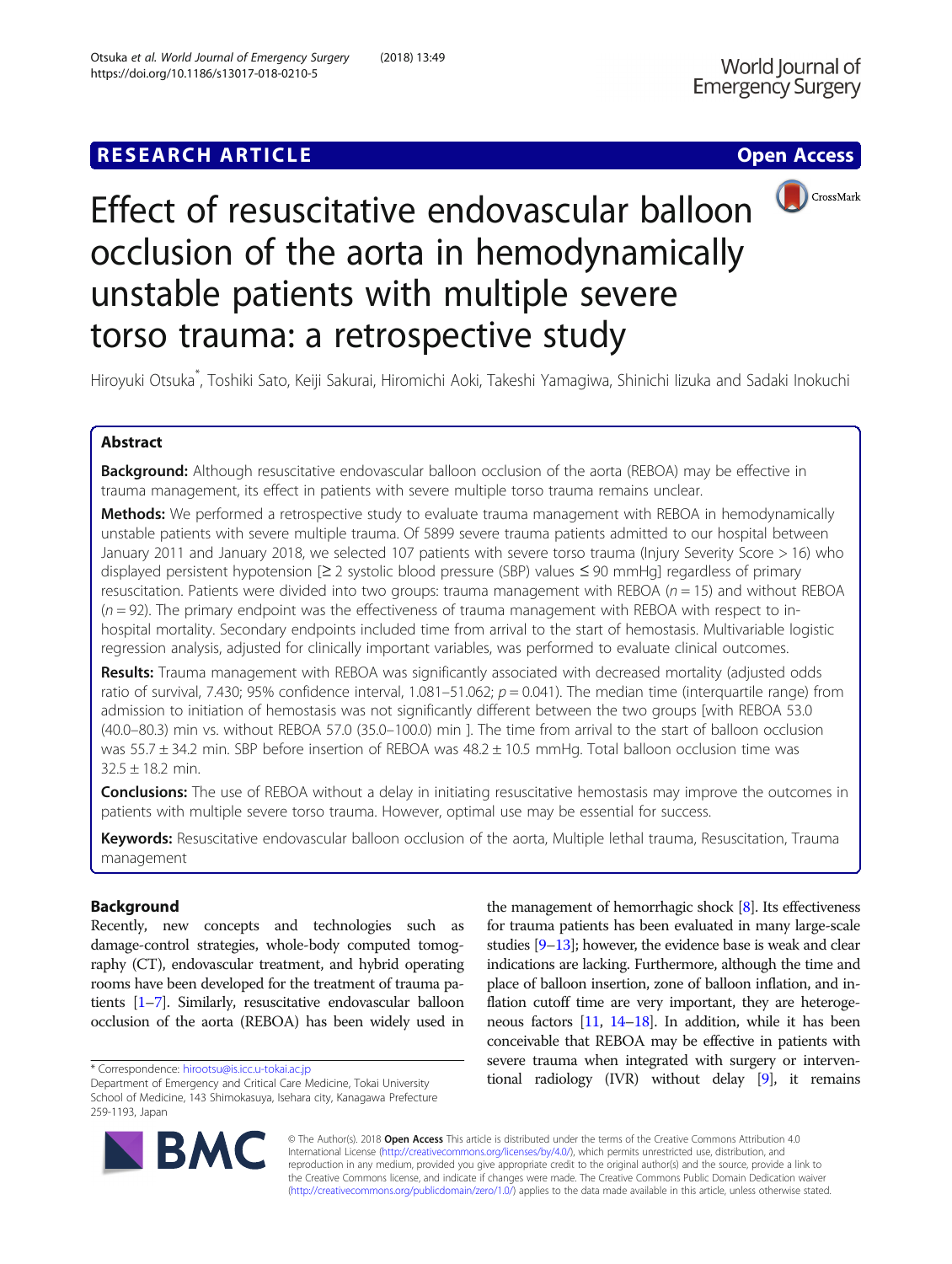challenging to successfully perform REBOA in patients with severe multiple torso traumas.

The aim of this study was to evaluate our trauma management with REBOA in hemodynamically unstable patients with multiple severe trauma.

# **Methods**

# Study design and selection criteria

A total of 5899 severe trauma patients were admitted to our hospital between January 2011 and January 2018. Among them, we selected 107 patients with severe torso trauma [Injury Severity Score (ISS) > 16] who displayed persistent hypotension  $\geq 2$  systolic blood pressure (SBP) values  $\leq$ 90 mmHg] regardless of primary resuscitation (airway management, massive transfusion, and/or reversal of obstructive shock) without cardiopulmonary arrest on admission. The patients were divided into two groups: trauma management with REBOA or without REBOA (Fig. 1). The with REBOA group indicated REBOA used primarily, and not secondarily, after open aortic cross-clamping via resuscitative thoracotomy as part of the cardiopulmonary resuscitation procedure. We retrospectively evaluated the characteristics of the patients, hematological tests at the time of admission, severity of trauma, treatment-related characteristics, and outcomes. We defined the primary endpoint as the effectiveness of REBOA for in-hospital mortality. In addition, we set the following secondary endpoints to evaluate the effectiveness of REBOA: pre-hemostasis CT scan performance ratio, REBOA performance ratio before CT, ratio of patients who underwent hemostasis, total amount of red blood cells (RBCs) and fresh frozen plasma (FFP) transfused, ratio of patients who underwent surgery as primary hemostasis among those who underwent hemostasis, time course from arrival to the start of surgery/IVR, pre-hemostasis-administrated RBCs and FFP, and REBOA-related characteristics.

The use of REBOA at our institution was started between 20 and 25 years ago. The decision to use REBOA and performing the procedure was at the discretion of the emergency physicians (EPs) or trauma surgeons. All EPs in our hospital have completed a 3-month course of radiology training (mainly vascular IVR). We have used REBOA in patients with severe multiple trauma as follows: the use of REBOA should never result in any delay in the initiation of resuscitative surgery/IVR; REBOA is used to prevent cardiac arrest and not to improve the shock state in patients with severe hemorrhagic shock. However, we do not make any guidelines for the use of REBOA. REBOA has been used under simply primary doctor judgment. In our center, most trauma patients who deteriorated into a state of severe shock have received an insertion of 4-French sheath into the common femoral artery, for the continuous measurement of arterial pressure or performing IVR irrespective of whether REBOA was used or not. Femoral access was obtained through anatomic landmarks using sonography without a surgical incision. REBOA was performed by inserting a 12-French or 7-French sheath set in the common femoral artery. Through the sheath, a balloon catheter was blindly inserted and initially inflated in the aortic zone I [[19\]](#page-6-0), located between the left subclavian artery and the celiac artery.

#### Trauma management

Our institution is a tertiary referral hospital that includes a specialized department in trauma management and intensive care. Moreover, the CT scan, angiography suite (AS), and operating room (OR) are part of the emergency department (ED) in our hospital and available for use at all hours. All trauma surgeons in our hospital have been trained in emergency medicine and general

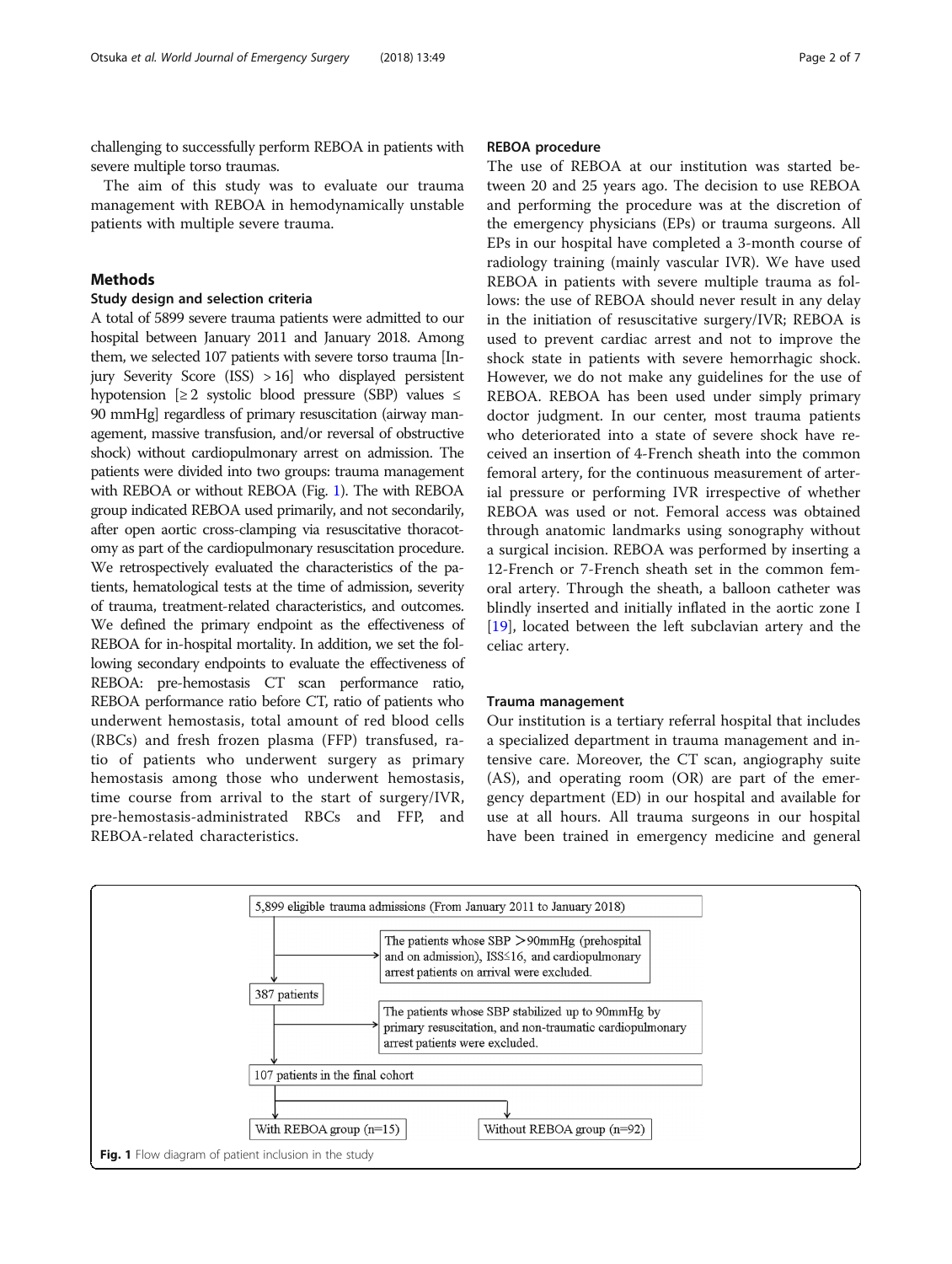surgery and are also trained in cardiovascular surgery and IVR. The decision to perform surgery or IVR was made at the discretion of EPs or the trauma surgeons in the ED.

# Data collection

The ED variables [Glasgow Coma Scale (GCS), respiratory rate (RR), SBP, body temperature (BT), pulse rate, pH, base excess, lactate value, D-dimer, and prothrombin time-international normalized ratio] were recorded as the initial set of vital signs and laboratory tests. Revised Trauma Score (RTS), ISS, and probability of survival calculated using the Trauma and Injury Severity Score (TRISS-Ps) were used for analyzing patient characteristics and severity.

#### Statistical analysis

Statistical analyses were performed using SPSS software (Windows version 22.0; SPSS Inc., Chicago, IL, USA). For the primary endpoint, multivariable logistic regression analysis was performed to evaluate the effectiveness of REBOA before cardiopulmonary arrest after adjusting for age, RTS, ISS, pre-hemostasis-administrated RBCs, and the logarithm of time from admission to the start of hemostasis. For patients' baseline characteristics and secondary endpoints, categorical variables were compared using the  $\chi^2$  test or Fisher's exact test, and continuous variables were analyzed using the Student's  $t$  test or the Mann–Whitney  $U$  test. The values are presented as either the mean ± standard deviation or the median (interquartile range [IQR] 25–75). Statistical significance was defined as a  $p$  value of less than 0.05 or was assessed using 95% confidence intervals (CI).

This study was approved by the institutional review board for clinical research, Tokai University (approval no.: 17R-344).

# Results

Fifteen patients were included in the with REBOA group, and 92 patients were included in the without REBOA group. Table [1](#page-3-0) summarizes the patients' baseline characteristics. There were no significant differences between the two groups.

The primary endpoint is presented in Table [2.](#page-3-0) Although the 24-h and in-hospital mortality were not significantly different between the two groups when compared using the  $\chi^2$  test, REBOA was associated with a significant decrease in the in-hospital mortality when adjusted for age, RTS, ISS, pre-hemostasis-administrated RBCs, and the logarithm of time from admission to initiating surgery/IVR, using the multivariable logistic regression analysis. Adjusted odds ratio (OR) of survival was 7.430, and 95% CI was 1.081–51.062  $(p = 0.041)$ .

The secondary endpoints are presented in Tables [3](#page-4-0) and [4.](#page-4-0) The amount of pre-hemostasis-administrated RBCs in the with REBOA group was higher than that in the without REBOA group when compared using the Mann–Whitney  $U$  test. However, there were no significant differences in any of the other parameters between both groups. Patients who were bleeding due to multiple injuries such as multiple facial bone fractures, skull base fractures with intracranial hemorrhage, mediastinal hematoma, chest wall hematoma, retroperitoneal hematoma, abdominal wall hematoma, or multiple extremities bone fractures, all of which were difficult to diagnose without CT, were not eligible for the hemostasis. These patients went into cardiac arrest before the hemostasis could be performed.

The REBOA-related characteristics analyzed in this study are shown in Table [5.](#page-5-0) The time from admission to the start of balloon occlusion was  $55.7 \pm 34.2$  min. From the REBOA group, 12 (80%) patients underwent CT before hemostasis. Among them, 6 (50%) patients underwent REBOA prior to CT. Hemostasis was initiated in 5 patients before they could receive REBOA. SBP just before the inflation of REBOA was  $48.2 \pm 10.5$  mmHg. Total time for balloon occlusion was  $32.5 \pm 18.2$  min. Two patients received both the intermittent and partial methods. A rest of 1–2 min was allowed after every 10 min of occlusion. Prior to removal, the volume of the inflated balloon was gradually reduced. The total occlusion time of the 2 patients were 50 and 60 min, respectively.

REBOA-related complications occurred in two patients without severe atherosclerotic changes. One middle-aged male patient, for whom the duration of balloon occlusion was 61 min, accompanied with arterial dissection of the right common iliac artery, left limb ischemia that required below-knee amputation, and acute kidney injury (AKI) that required hemodialysis. The time from admission to the initiation of laparotomy was 40 min without CT scan, and the time from admission to the inflation of the balloon (12-Fr REBOA set) was 50 min. The systolic blood pressure just before the balloon occlusion was 48 mmHg, the RTS was 6.085, and the ISS was 50. To prevent cardiac arrest, the balloon should not be deflated until the final stage of hemostasis. Another patient only required the dissection of the common iliac artery using a 12-French set. The dissections in both patients were conservatively treated, and their condition improved. AKI also improved with time. Eventually, both patients were able to resume a normal life.

# **Discussion**

The main finding of this study was that the use of REBOA was associated with reduced in-hospital mortality in patients with multiple severe torso trauma. Despite the use of REBOA in these patients, we were able to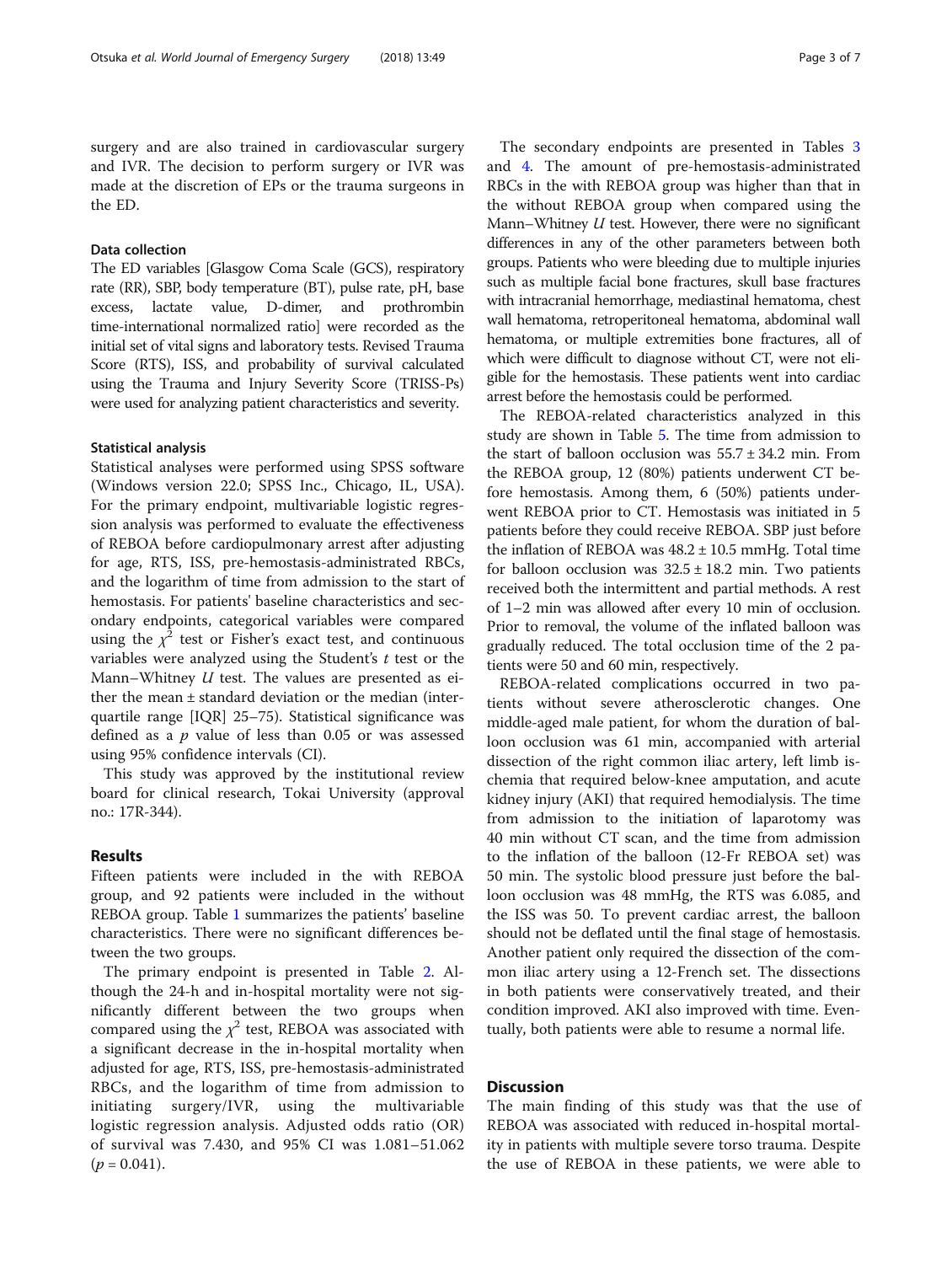# <span id="page-3-0"></span>Table 1 Characteristics and severity

|                           | With REBOA $(n = 15)$        | Without REBOA $(n = 92)$     | $\overline{p}$ |
|---------------------------|------------------------------|------------------------------|----------------|
| Age, years                | $52.7 \pm 19.8$              | $52.1 \pm 21.0$              | 0.67           |
| Male gender (%)           | 11(73.3)                     | 59 (64.1)                    | 0.487          |
| Mechanism of injury       |                              |                              |                |
| Motor vehicle accident    | 9                            | 41                           | 0.977          |
| Fall from a height        | 5                            | 34                           |                |
| Stabbing                  | 0                            | 11                           |                |
| Compression               | $\mathbf{1}$                 | $\overline{4}$               |                |
| Gunshot                   | 0                            | 1                            |                |
| Violence                  | $\overline{0}$               | 1                            |                |
| Vital signs on admission  |                              |                              |                |
| GCS total score           | $11.0 (3.0 - 14.0)$          | $9.0(4.25 - 14.0)$           | 0.83           |
| $GCS < 9$ (%)             | 6(40.0)                      | 45 (48.9)                    | 0.522          |
| RR, per min               | 24.0 (24.0-30.0)             | 24.0 (18.0-30.0)             | 0.643          |
| SBP, mmHq                 | 60.0 (52.0-90.0)             | 71.0 (56.5-84.5)             | 0.474          |
| BT, Celsius               | 36.0 (35.0-36.8)             | 36.0 (35.4-36.7)             | 0.804          |
| Pulse rate, beats per min | $107.2 \pm 24.4$             | $108.7 \pm 28.8$             | 0.33           |
| Laboratory evaluation     |                              |                              |                |
| pH                        | 7.27 (7.13-7.44)             | 7.26 (7.08-7.35)             | 0.237          |
| Base excess, mmol/L       | $-9.7$ ( $-14.4$ to $-3.2$ ) | $-9.7$ ( $-18.3$ to $-5.7$ ) | 0.353          |
| Lactate, mg/dL            | 73.0 (36.0-91.0)             | 56.5 (36.0-100.0)            | 0.711          |
| D-dimer, µg/mL            | 82.0 (27.6-117.7)            | 43.5 (15.9-99.9)             | 0.338          |
| PT-INR                    | $1.2(1.0-1.4)$               | $1.2(1.0-1.4)$               | 0.859          |
| Trauma Score              |                              |                              |                |
| <b>RTS</b>                | $5.6(2.6-6.6)$               | $5.5(3.5-6.6)$               | 0.993          |
| <b>ISS</b>                | 50.0 (41.0-66.0)             | 41.0 (29.0-50.0)             | 0.097          |
| TRISS-Ps, %               | 43.3 (1.4-84.7)              | 36.9 (7.0-73.8)              | 0.76           |
| Treatment outcome         |                              |                              |                |
| 24-h mortality (%)        | 3(20.0)                      | 33 (35.9)                    | 0.228          |
| In-hospital mortality (%) | 6(40.0)                      | 52 (56.5)                    | 0.234          |

REBOA resuscitative endovascular balloon occlusion of the aorta, GCS Glasgow Coma Scale, RR respiratory rate, SBP systolic blood pressure, BT body temperature, PT-INR prothrombin time-international normalized ratio, RTS Revised Trauma Score, ISS Injury Severity Score, TRISS-Ps Probability of survival calculated by the Trauma and Injury Severity Score

initiate surgery/IVR early in the with REBOA group than in the without REBOA group.

In this study, we used age, RTS, ISS, pre-hemostasis-administrated RBCs, and time from admission to the start of hemostasis as confounding variables. Age, RTS, and ISS were selected to exclude the influence of aging as well as physiological and anatomical differences [\[20,](#page-6-0) [21](#page-6-0)]. Furthermore, we added pre-hemostasis-administrated RBCs and time from

Table 2 Primary endpoint

Variable Adjusted odds ratio of survival (95% CI) p-value REBOA 7.430 (1.081 - 51.062) 0.041

REBOA resuscitative endovascular balloon occlusion of the aorta, CI confidence interval

admission to the start of hemostasis, which are the essentials for hemorrhage control in severely injured patients [[22](#page-6-0)]. In addition, the results of time from admission to the start of hemostasis were skewed; therefore, we used the values for which logarithmic transformation was conducted. TRISS-Ps, lactate, base excess, and D-dimer values were used to evaluate the level of trauma severity between the two groups [\[23](#page-6-0)–[25](#page-6-0)].

Inoue et al. [[9\]](#page-5-0) conducted a subgroup analysis of door-to-primary surgery time of  $< 60$  min vs.  $\geq 60$  min and observed significant interactions, which may indicate that surgery time of  $\geq 60$  min could worsen in-hospital mortality. A delay in definitive hemostasis after REBOA may be one of the drawbacks that resulted in high mortality. Our analysis demonstrated that the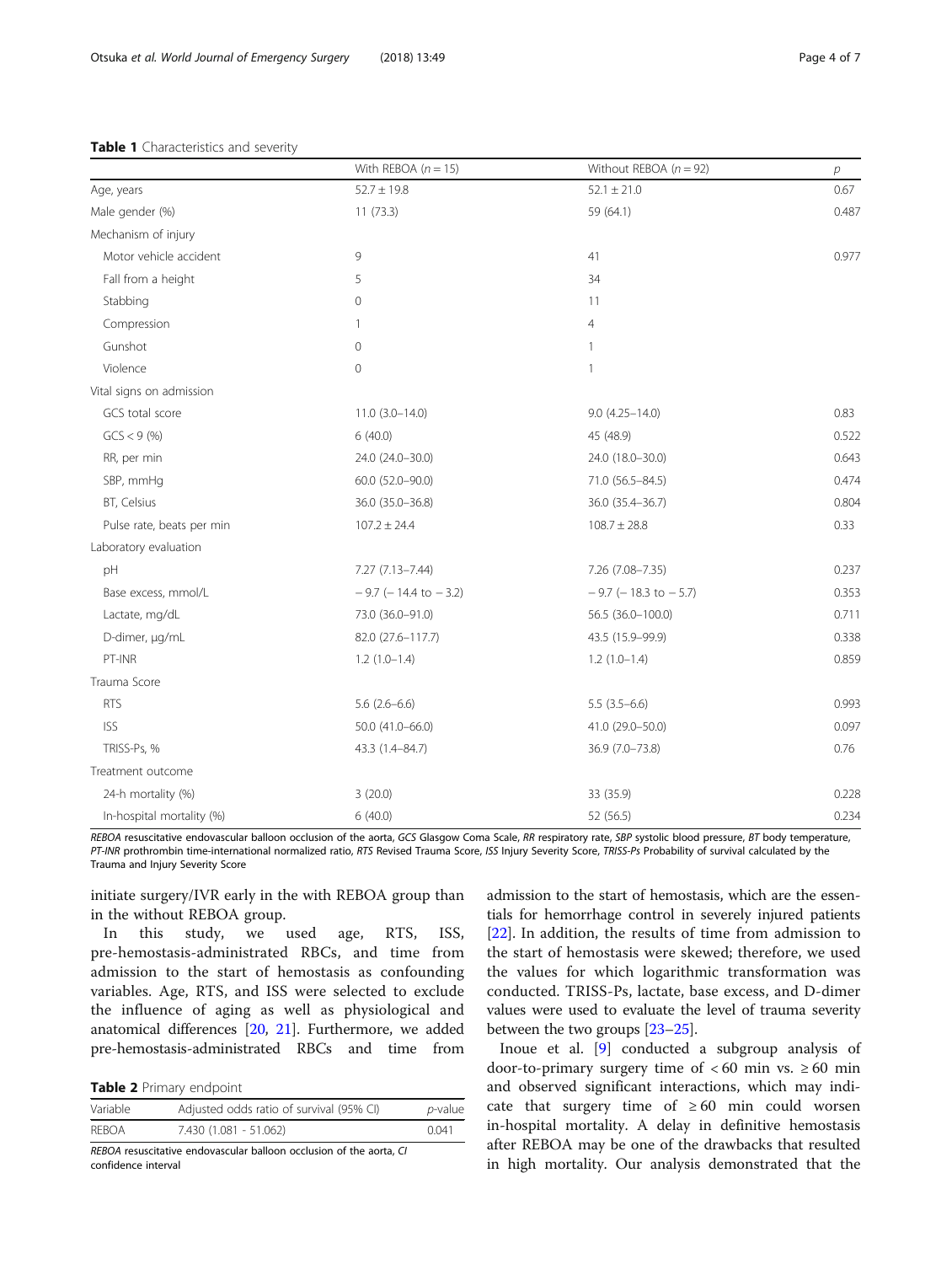<span id="page-4-0"></span>Table 3 Pre-hemostasis CT scan and hemostasis performance ratio and total amount of blood transfusions

|                                                    | With REBOA $(n = 15)$ | Without REBOA $(n = 92)$ | D     |
|----------------------------------------------------|-----------------------|--------------------------|-------|
| Pre-hemostasis CT scan performance ratio (%)       | 12 (80.0)             | 60(65.2)                 | 0.258 |
| The ratio of patients who underwent hemostasis (%) | 14 (93.3)             | 81 (88.0)                | 0.643 |
| Total amount of blood transfusions, units          |                       |                          |       |
| Red blood cells                                    | 16.0 (14.0-20.0)      | $16.0(6.0-25.0)$         | 0.175 |
| Fresh frozen plasma                                | $14.0(6.0 - 20.0)$    | $8.0(4.0 - 18.0)$        | 0.323 |
|                                                    |                       |                          |       |

CT computed tomography, REBOA resuscitative endovascular balloon occlusion of the aorta

time from admission to the start of surgery/IVR with REBOA was approximately 60 min, while the time from admission to deflating the balloon was approximately < 90 min. These results suggested that hemorrhage could be controlled within 90 min with surgery/IVR/REBOA in patients with multiple lethal torso trauma. Taken together, the most important factor required to successfully perform REBOA in patients with multiple severe trauma may be the rapid achievement of complete hemostasis. In other words, the use of REBOA should not be a cause of delay in hemostasis.

Our usage of REBOA had the following unique features: shorter occlusion time despite longer time from arrival to the start of balloon occlusion and lower SBP just before REBOA insertion compared with other instances in current literature [\[11](#page-6-0), [13](#page-6-0), [14\]](#page-6-0); the ratio of the patients who underwent REBOA was, low and resuscitative hemostasis had been initiated in five patients before the insertion of REBOA. We had used REBOA based on permissive hypotension [\[1](#page-5-0)–[4\]](#page-5-0). Although cardiac arrest should be avoided, we considered the possible harmful effects of not just the long aortic occlusion time but also the unnecessary rising of central SBP due to early use of REBOA, especially in patients with multiple injuries. Hence, unnecessary use of REBOA should be avoided. REBOA might be used to increase afterload with redistribution of blood flow and prevent cardiac arrest, rather than perform hemorrhage control of the distal arteries. The result showed that REBOA might exert effects that can help preserve brain and coronary blood flow while improving outcomes. However, the optimal patient selection is difficult, and the other effects of REBOA remain unclear. Further investigations are needed regarding selection guidelines.

Another notable drawback is REBOA-related complications. Despite technological advancements, REBOA is associated with significant risks due to complications of vascular access and reperfusion ischemia [\[26,](#page-6-0) [27\]](#page-6-0). The serious complication of lower limb ischemia, which may lead to amputation, occurred with high frequency (3/24 patients) in a previous study [\[28](#page-6-0)]. In our study, lower limb ischemia, which also required amputation, occurred in 1 of 15 patients. Moreover, there were some REBOA-related complications. Although the exact reasons for the occurrence of the severe complications observed in this study were unclear, we believe that the large size and rigidity of the 12-Fr REBOA and the long occlusion time in patients whose arteries might be in a state of vasospasm could explain such complications. To save the patient's life, some REBOA-related complications may even be inevitable, although all attempts should be made to avoid any adverse sequelae caused by REBOA-related complications. Some studies reported that small introducer sheaths for REBOA may be associated with fewer complications [[27,](#page-6-0) [29](#page-6-0)] and that ultrasound should be optimized for REBOA [[30](#page-6-0)]. Moreover, partial or intermittent REBOA should be considered in some cases  $[31, 32]$  $[31, 32]$  $[31, 32]$  $[31, 32]$ . However, their effect remains unclear. Thus, prevention of REBOA-related morbidity is also important for successful trauma management with REBOA; however, we could not evaluate any possible harmful effects on mortality.

Statistically, this study may have some type 2 errors owing to a low-power analysis with the small sample size. However, our results suggest that there was non-inferiority at least with the REBOA group compared with the without-REBOA group. Therefore, we believe

|  | Table 4 Surgery/IVR-related characteristics and total amount of preoperative blood transfusions in the patients with surgery/IVR |  |
|--|----------------------------------------------------------------------------------------------------------------------------------|--|
|  |                                                                                                                                  |  |

|                                           | With REBOA $(n = 14)$ | Without REBOA $(n = 81)$ |       |
|-------------------------------------------|-----------------------|--------------------------|-------|
| Patients who underwent surgery for PH (%) | 8(57.1)               | 38 (46.9)                | 0.643 |
| Time to initiation PH, min                | 53.0 (40.0-80.3)      | 57.0 (35.0-100.0)        | 0.908 |
| Preoperative blood transfusions, mL       |                       |                          |       |
| Red blood cells                           | 840.0 (560.0-1120.0)  | 560.0 (280.0-1120.0)     | 0.037 |
| Fresh frozen plasma                       | 120.0 (0.0-300.0)     | $0(0-240.0)$             | 0.104 |

IVR interventional radiology, REBOA resuscitative endovascular balloon occlusion of the aorta, PH primary hemostasis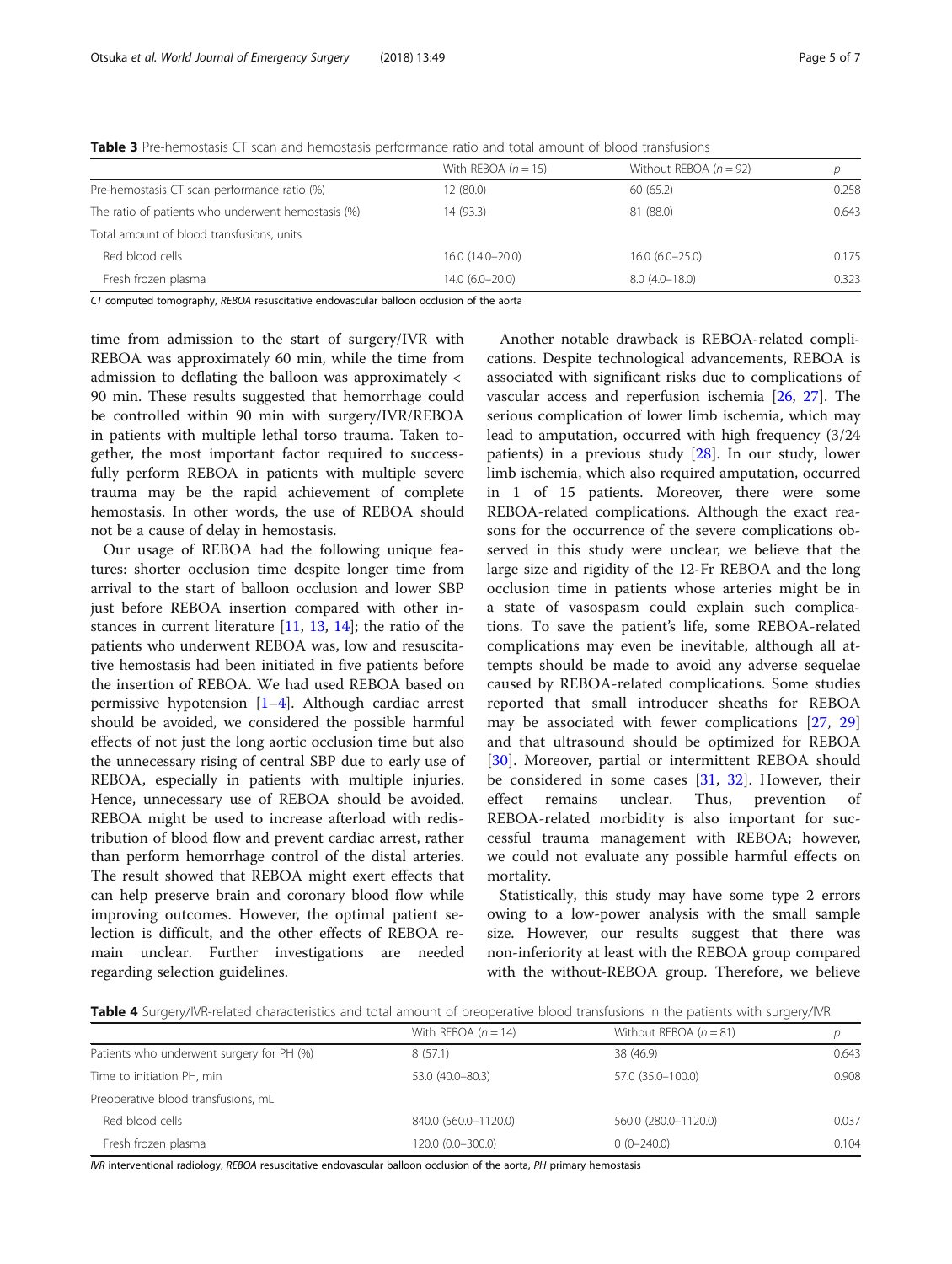## <span id="page-5-0"></span>Table 5 REBOA related-characteristics

|                                                                               | With REBOA $(n = 15)$ |
|-------------------------------------------------------------------------------|-----------------------|
| Time from admission to start balloon occlusion, min                           | $55.7 \pm 34.2$       |
| The number of patients who underwent REBOA prior to $CT$ (%)                  | 6(40.0)               |
| The number of patients who started hemostasis before REBOA (%)                | 5(33.3)               |
| SBP just before inflation of the REBOA, mmHq                                  | $48.2 \pm 10.5$       |
| Total length of balloon occlusion time, min                                   | $32.5 \pm 18.2$       |
| The number of patients who received both intermittent and partial methods (%) | 2(13.3)               |
| The morbidity of REBOA (%)                                                    | 2(13.3)               |
| Arterial dissection (%)                                                       | 2(13.3)               |
| Limb ischemia required below-the-knee amputation (%)                          | 1(6.7)                |
| Acute kidney injury required HD (%)                                           | 1(6.7)                |

REBOA resuscitative endovascular balloon occlusion of the aorta, CT computed tomography, SBP systolic blood pressure, HD hemodialysis

that these results may be of value in performing further prospective and multicenter studies.

There were several limitations to this study. Our study was conducted at a single center with a small sample size and retrospective study design. Our results were obtained using careful patient selection; however, the potential number of patients could have been higher. Therefore, there may be an obvious selection bias. Moreover, cases of severe trauma referred to our center were highly specific, complex, and had low interdisciplinarity. Medical equipment and techniques have progressed substantially. More cases should be assessed for investigation in future studies.

# Conclusions

The use of REBOA without a delay in initiating resuscitative hemostasis may improve the outcomes in patients with multiple injuries associated with severe trauma. Optimal usage of REBOA may be beneficial in preventing cardiac arrest and preserving brain and coronary blood flow without harmful effects. Further studies to assess optimal usage criteria are needed.

#### Abbreviations

AKI: Acute kidney injury; AS: Angiography suite; CI: Confidence interval; CT: Computed tomography; ED: Emergency department; EPs: Emergency physicians; FFP: Fresh frozen plasma; ISS: Injury Severity Score; IVR: Interventional radiology; OR: Odds ratio; OR: Operating room; RBCs: Red blood cells; REBOA: Resuscitative endovascular balloon occlusion of the aorta; RTS: Revised trauma score; SBP: Systolic blood pressure

#### Acknowledgments

None.

#### Funding

This study did not receive any funding.

#### Availability of data and materials

Not applicable

#### Authors' contributions

HO and SIn had full access to all the data in the study and take responsibility for the integrity and accuracy of the data. HO, TS, SK, HA, TY, and SIi

contributed to the creation of the strategy for resuscitation using REBOA in practice. The final version was read and approved by all authors.

# Ethics approval and consent to participate

This study was approved by the institutional review board for clinical research, Tokai University approval no.: 17R-344.

#### Consent for publication

Not applicable

#### Competing interests

The authors declare that they have no competing interests.

# Publisher's Note

Springer Nature remains neutral with regard to jurisdictional claims in published maps and institutional affiliations.

## Received: 17 May 2018 Accepted: 10 October 2018 Published online: 25 October 2018

### References

- Rotondo MF, Schwab CW, McGonigal MD, Phillips GR 3rd, Fruchterman TM, Kauder DR, et al. 'Damage control': an approach for improved survival in exsanguinating penetrating abdominal injury. J Trauma. 1993;35:375–82 discussion 382-3
- 2. Moore EE, Burch JM, Franciose RJ, Offner PJ, Biffl WL. Staged physiologic restoration and damage control surgery. World J Surg. 1998;22:1184–90 discussion 1190-1.
- 3. Shapiro MB, Jenkins DH, Schwab CW, Rotondo MF. Damage control: collective review. J Trauma. 2000;49:969–78.
- 4. Stahel PF, Smith WR, Moore EE. Current trends in resuscitation strategy for the multiply injured patient. Injury. 2009;40:S27–35.
- 5. Leidner B, Beckman MO. Standardized whole-body computed tomography as a screening tool in blunt multitrauma patients. Emerg Radiol. 2001;8:20–8.
- Ball CG, Kirkpatrick AW, D'Amours SK. The RAPTOR: resuscitation with angiography, percutaneous techniques and operative repair: transforming discipline of trauma surgery. Can J Surg. 2011;54:E3–4.
- 7. Kinoshita T, Yamakawa K, Matsuda H, Yoshikawa Y, Wada D, Hamasaki T, et al. The survival benefit of a novel trauma workflow that includes immediate whole-body computed tomography, surgery, and interventional radiology, all in one trauma resuscitation room: a retrospective historical control study. Ann Surg. 2017. [https://doi.org/10.1097/SLA. 0000000000002527.](https://doi.org/10.1097/SLA. 0000000000002527)
- 8. Morrison JJ, Galgon RE, Jansen JO, Cannon JW, Rasmussen TE, Eliason JL. A systematic review of the use of resuscitative endovascular balloon occlusion of the aorta in the management of hemorrhagic shock. J Trauma Acute Care Surg. 2016;80:324–34.
- 9. Inoue J, Shiraishi A, Yoshiyuki A, Haruta K, Matsui H, Otomo Y. Resuscitative endovascular balloon occlusion of the aorta might be dangerous in